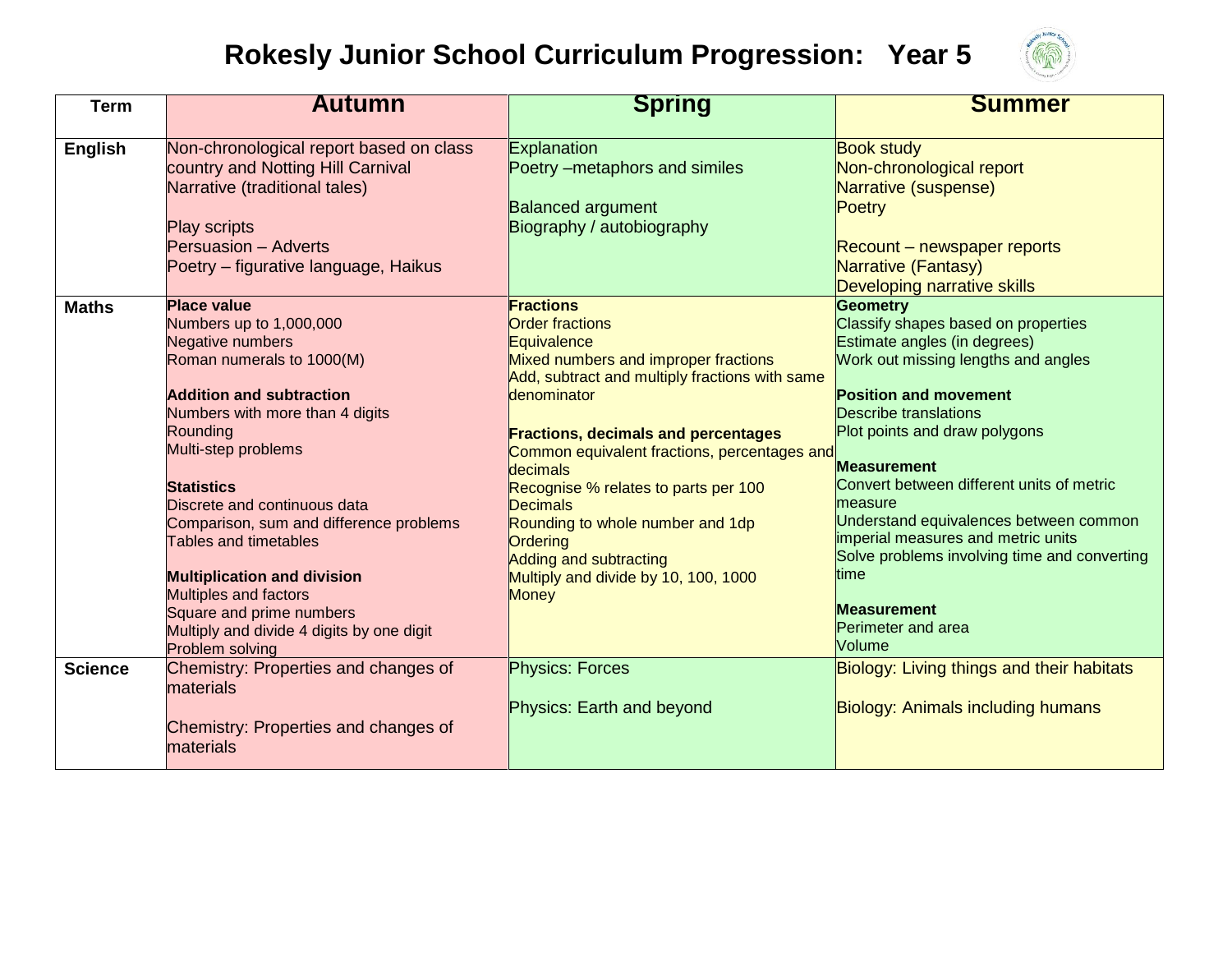| Computing      | <b>Online Safety - What makes a healthy</b>                                      | <b>Online Safety - What rights and</b>                                      | <b>Online Safety - How does our online</b>                            |
|----------------|----------------------------------------------------------------------------------|-----------------------------------------------------------------------------|-----------------------------------------------------------------------|
|                | media choice?                                                                    | responsibilities do you have as a creator?                                  | activity affect the digital footprints of                             |
|                |                                                                                  |                                                                             | ourselves and others?                                                 |
|                | <b>History of computing</b>                                                      | Data and information - Flat file databases                                  |                                                                       |
|                |                                                                                  | Where do I come from?                                                       | Digital design - Vector drawing                                       |
|                | <b>Online safety - What makes a good digital</b>                                 |                                                                             |                                                                       |
|                | citizen?                                                                         | <b>Online Safety - What information about</b><br>vou is OK to share online? | <b>Vector Drawing - Google Drawings</b>                               |
|                | Film making and editing                                                          |                                                                             | <b>Online Safety - How can I help myself and</b>                      |
|                |                                                                                  | Data and information - Spreadsheets                                         | others be positive and have fun while                                 |
|                | iMovie - Camera angles, frames & editing                                         |                                                                             | playing online games?                                                 |
|                |                                                                                  | Programming – Selection and quizzes                                         |                                                                       |
|                |                                                                                  |                                                                             | Programming – Variable and games                                      |
| <b>History</b> | <b>Ancient Greece</b>                                                            | Viking and Anglo Saxon struggle for the                                     | <b>Aspect/theme in British History (Industrial</b>                    |
|                | What influence have the Ancient Greeks had on                                    | <b>Kingdom of England</b>                                                   | <b>Revolution)</b>                                                    |
|                | the western world?<br>What can historians learn from the sources from            | How did the Vikings change England?                                         | What have been some pros and cons of<br>industrialisation?            |
|                | <b>Ancient Greece?</b>                                                           |                                                                             |                                                                       |
|                |                                                                                  |                                                                             |                                                                       |
|                | <b>BHM</b> - Notting Hill Carnival                                               |                                                                             |                                                                       |
|                |                                                                                  |                                                                             |                                                                       |
| Geography      | <b>Country Study (Europe)</b><br>How and why is tourism different/similar to the | <b>Eruptions, Earthquakes and Tsunamis</b><br>Why does the Earth move?      | <b>The United Kingdom</b><br>How is our country's landscape changing? |
|                | UK?                                                                              | How do volcanoes and eruptions affect a place                               |                                                                       |
|                |                                                                                  |                                                                             |                                                                       |
|                |                                                                                  |                                                                             |                                                                       |
| Art and        | Drawing in pencil: line and space                                                | Sculpture: form and texture                                                 | Using paint: colour and tone to create                                |
| <b>Design</b>  | (perspective)                                                                    | Using clay to create a Dragon's eye                                         | landscapes.                                                           |
|                | <b>Artist: Charles Sheeler</b>                                                   | <b>Artist: Michelangelo</b>                                                 | <b>Artists: Cezanne</b>                                               |
|                |                                                                                  |                                                                             |                                                                       |
|                | <b>Design and Food and nutrition: Celebrating cultures and</b>                   | Mechanisms: Pulleys, levers, gears and                                      | Load bearing structures: Buildings                                    |
|                | Technology seasonality/Healthy and varied diets                                  | cams (Anglo Saxon toys)                                                     | Designers: Elsie Owusu, David Adjaye                                  |
| <b>RE</b>      | What does it mean to belong to a religion?                                       | Designers: Rene Sulc, Ladislav Sutnar<br>How do we make moral choices?      | Why do religious books and teachings                                  |
|                | Christianity                                                                     | <b>Hinduism and Christianity</b>                                            | matter?                                                               |
|                |                                                                                  |                                                                             | <b>Islam</b>                                                          |
|                |                                                                                  |                                                                             |                                                                       |
|                |                                                                                  |                                                                             | Why do religious books and teachings                                  |
|                |                                                                                  |                                                                             | matter?                                                               |
|                |                                                                                  |                                                                             | Christianity                                                          |
| <b>PSHCE</b>   | Belonging to a community: Protecting the                                         | Money and work: Identifying what affects                                    | <b>Families and Friendships</b>                                       |
|                | environment; compassion towards others.                                          | people's attitude to money.                                                 |                                                                       |
|                |                                                                                  |                                                                             | Safe relationships Growing and Changing                               |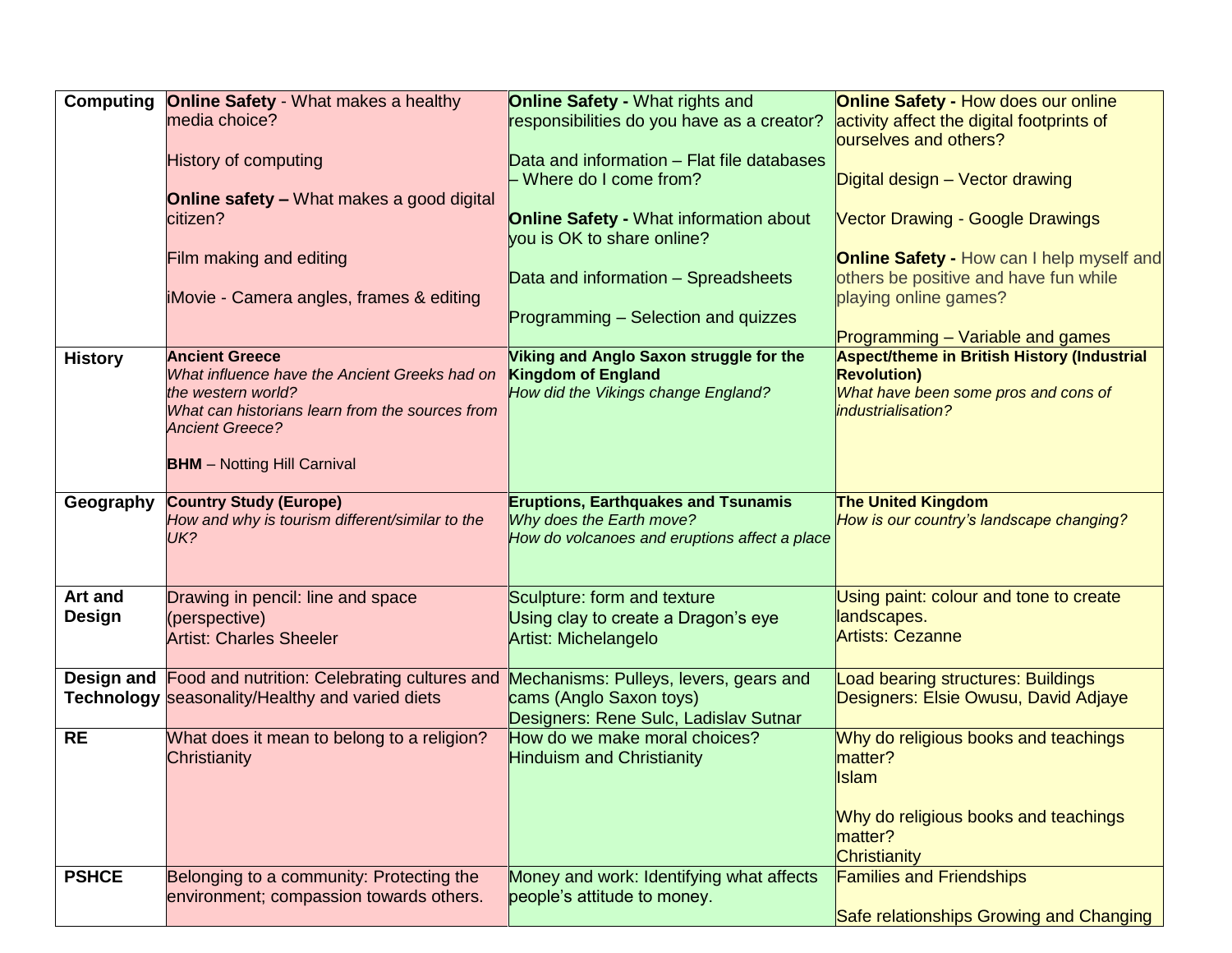|               | Respecting ourselves and others                                                 | Keeping safe: Keeping safe in different<br>situations.                             |                                                       |
|---------------|---------------------------------------------------------------------------------|------------------------------------------------------------------------------------|-------------------------------------------------------|
|               | Physical health and Mental Wellbeing                                            |                                                                                    |                                                       |
| <b>PE</b>     | Swimming                                                                        | Swimming                                                                           | Dance                                                 |
|               |                                                                                 |                                                                                    | (develop flexibility, strength, technique,            |
|               | <b>Netball</b>                                                                  | <b>Hockey</b>                                                                      | control and balance)                                  |
|               | (Invasion/attacking and defending)                                              | (competitive games/attacking and                                                   |                                                       |
|               |                                                                                 | defending)                                                                         |                                                       |
|               | Football                                                                        |                                                                                    | <b>Basketball</b>                                     |
|               | (Invasion/attacking and defending)                                              | <b>Athletics</b>                                                                   | (Invasion/attacking and defending)                    |
|               |                                                                                 | (running, jumping and throwing and                                                 |                                                       |
|               |                                                                                 | develop flexibility, strength, technique,                                          | <b>Cricket</b>                                        |
|               |                                                                                 | control and balance)                                                               | (striking and fielding)                               |
|               |                                                                                 |                                                                                    |                                                       |
|               |                                                                                 | Gymnastics                                                                         | <b>Circuits</b>                                       |
|               |                                                                                 | (develop flexibility, strength, technique,                                         | compare their performances and                        |
|               |                                                                                 | control and balance)                                                               | demonstrate improvement to                            |
|               |                                                                                 | flight                                                                             | achieve their personal best.)                         |
| <b>French</b> | <b>Enjoy Your Meal</b>                                                          | On the Way to School                                                               | <b>The Four Seasons</b>                               |
|               | <b>Lunchtime- Verb tenses</b>                                                   | Alphabet- Identify and pronounce letters of Months and seasons- vocabulary related |                                                       |
|               | Food likes and dislikes- expressing opinions                                    | the alphabet.                                                                      | to summer.                                            |
|               | about food and drinks.                                                          | Describing a location- identify and                                                | <b>Weather and seasons- builds sentences</b>          |
|               | Celebrations- compare celebrations in<br>French speaking countries with the UK. | pronounce places in the locality.                                                  | using the past tense.                                 |
|               | Food for a celebration- plan ans write a                                        | Journey to school- similarities/differences<br>in journeys to school.              | Poetry- key features of a spoken and<br>written text. |
|               | shopping list.                                                                  | Giving directions- oral sentences using                                            | Seasonal colours- selecting adjectives to             |
|               | Pancake time- follow a series of instructions.                                  | picture prompts.                                                                   | describe seasons.                                     |
|               |                                                                                 | Comprehension- understand and                                                      | Weather forecast- select adjectives to                |
|               | <b>Am the Music Man</b>                                                         | recognise language use for repetition and                                          | describe the weather, present weather                 |
|               | <b>Express likes and dislikes</b>                                               | clarification.                                                                     | forecast.                                             |
|               | Use adjectives to express opinions.                                             | How I travel to School- presentation of                                            |                                                       |
|               | Buying a CD- music specific to a country or                                     | journey to school.                                                                 | <b>The Planets</b>                                    |
|               | culture.                                                                        |                                                                                    | Learning the planets- pronouncing words               |
|               | Participate in conversation, asking and                                         | <b>Beach Scene</b>                                                                 | describing planets.                                   |
|               | answering questions.                                                            | Describing a scene- objects in a picture.                                          | <b>Writing about planet Earth.</b>                    |
|               | Music Concert- use music related                                                | Bringing a picture to life- vocabulary for                                         | Distances from the sun- use adjectives                |
|               | vocabulary to perform poems.                                                    | colours.                                                                           | and comparative language to ask and                   |
|               |                                                                                 | Writing a description- writing simple                                              | answer questions.                                     |
|               |                                                                                 | sentences.                                                                         | News article- choosing                                |
|               |                                                                                 | Comparing beaches- identify features of                                            | words/phrases/sentences to write an                   |
|               |                                                                                 | beaches in the UK and aboard.                                                      | article.                                              |
|               |                                                                                 | Poems- writing and performing.                                                     |                                                       |